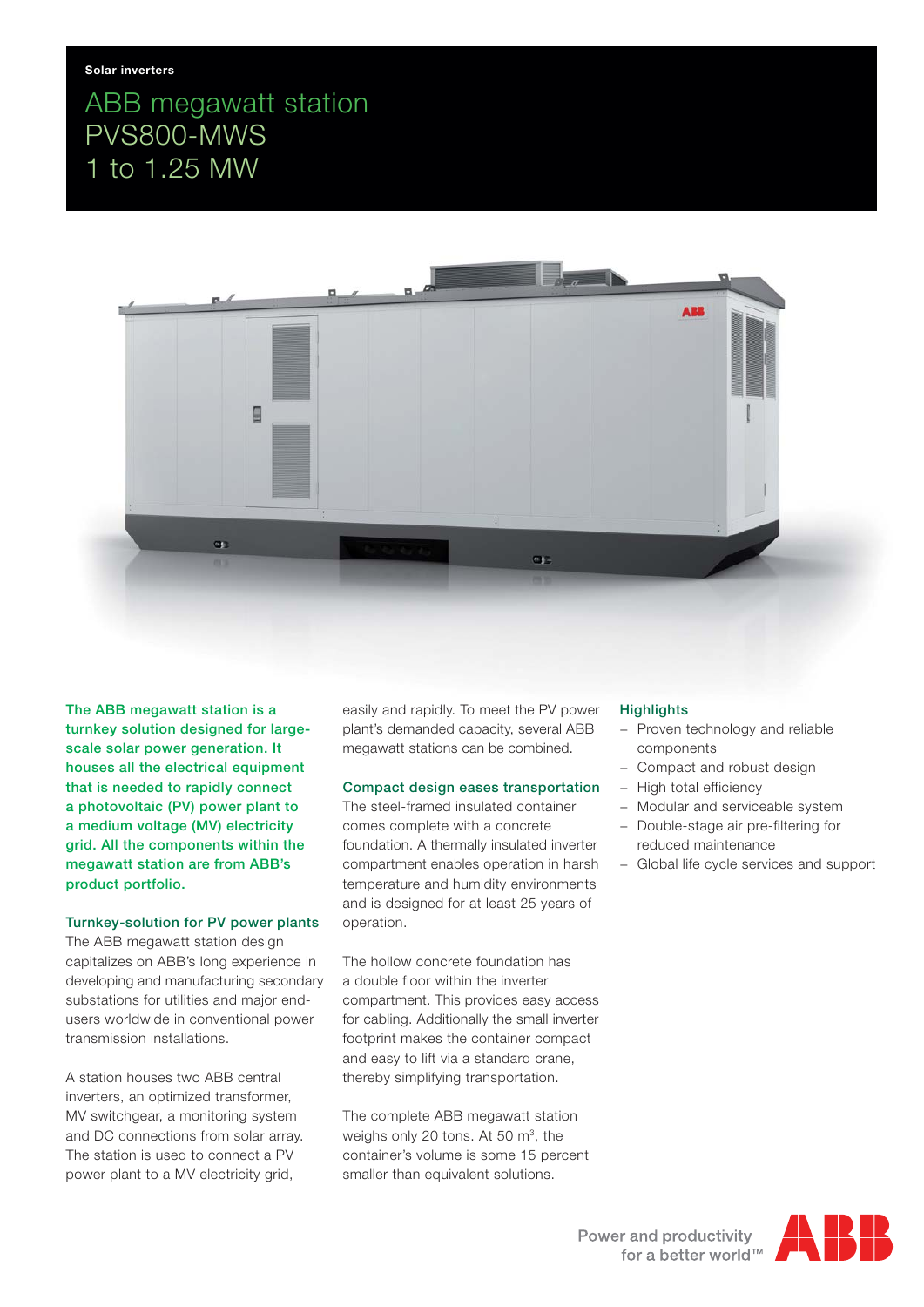# ABB megawatt station

### **Solar inverters**

ABB solar inverters are the result of decades of industry experience and the use of proven frequency converter technology. As such the solar inverters provide a highly efficient and cost-effective way to convert the direct current, generated by solar modules, into high-quality and  $CO<sub>2</sub>$ -free alternating current. Two ABB central inverters are used in the ABB megawatt station. The inverters provide high efficiency conversion with low auxiliary power consumption.

#### **Transformer**

The ABB megawatt station features an ABB vacuum cast coil dry-type transformer. The transformer is designed to meet the reliability, durability, and efficiency required in PV applications. It is specifically designed and optimized for ABB solar inverters to provide the best performance throughout the lifetime of the plant.

The transformer is environmentally safe, having no volatile liquids that can leak,

and it carries no fire or explosion risk. It provides excellent mechanical and short-circuit characteristics.

As a major global transformer manufacturer, ABB offers a wide range of liquid-filled and dry-type transformers. Alternate power transformers are available to meet customer requirements. All ABB's transformers are manufactured in accordance with the most demanding industry and international standards.

### **Switchgear**

ABB offers a complete range of medium voltage switchgear for secondary distribution, including air-insulated and gas-insulated switchgear.

The ABB megawatt station is equipped, as standard, with the widely proven ABB SafeRing, SF6-insulated switchgear. A sealed steel tank with constant atmospheric conditions ensures a high level of reliability as well as personnel safety. The virtually maintenance-free system comes in a compact and flexible design that allows for a versatile

switchgear configuration. As an option ABB's gas-insulated SafePlus and airinsulated Unisec switchgear are also available.



### **Technical data and type**

| <b>Type code</b>                                  | PVS800-MWS-1000kW-20                                              | PVS800-MWS-1250kW-20 |
|---------------------------------------------------|-------------------------------------------------------------------|----------------------|
|                                                   | 1 MW                                                              | 1.25 MW              |
| Input (DC)                                        |                                                                   |                      |
| Maximum input power $(P_{PV, max})$               | 2 x 600 kW                                                        | 2 x 760 kW           |
| DC voltage range, mpp $(U_{DC, mp}$               | 450 to 825 V                                                      | 525 to 825 V         |
| Maximum DC voltage $(U_{DC, max})$ <sup>1)</sup>  | 1000 V                                                            | 1000 V               |
| Maximum DC current $(l_{DC, max})$                | 2 x 1145 A                                                        | 2 x 1240 A           |
| Voltage ripple, PV voltage $(U_{PV})$             | < 3%                                                              | < 3%                 |
| Number of protected DC inputs (parallel)          | $2 \times 8 (+/-)$                                                | $2 \times 8 (+/-)$   |
| Number of mppt trackers                           | 2                                                                 | 2                    |
| <b>Output (AC)</b>                                |                                                                   |                      |
| Nominal AC output power $(P_{AC, N})$             | 1000 kW                                                           | 1250 kW              |
| Nominal AC current $(l_{AC,N})$                   | 28.9 A                                                            | 36.1 A               |
| Nominal output voltage $(U_{AC,N})$ <sup>2)</sup> | 20 kV                                                             | 20 kV                |
| Output frequency                                  | 50/60 Hz                                                          | 50/60 Hz             |
| Harmonic distortion, current <sup>3)</sup>        | $< 3\%$                                                           | $<$ 3%               |
| Power factor compensation (coso)                  | Yes                                                               | Yes                  |
| Inverter type (2 x ABB central inverters)         | PVS800-57-0500kW-A                                                | PVS800-57-0630kW-B   |
| Transformer type <sup>4)</sup>                    | ABB Vacuum cast coil dry-type                                     |                      |
| Medium voltage switchgear type 5)                 | ABB SafeRing type DeV with REJ603 protection relay (self-powered) |                      |
| <b>Efficiency</b>                                 |                                                                   |                      |
| Maximum <sup>6)</sup> (including transformer)     | 97.8%                                                             | 97.8%                |
| Euro-eta <sup>6</sup> (including transformer)     | 97.1%                                                             | 97.3%                |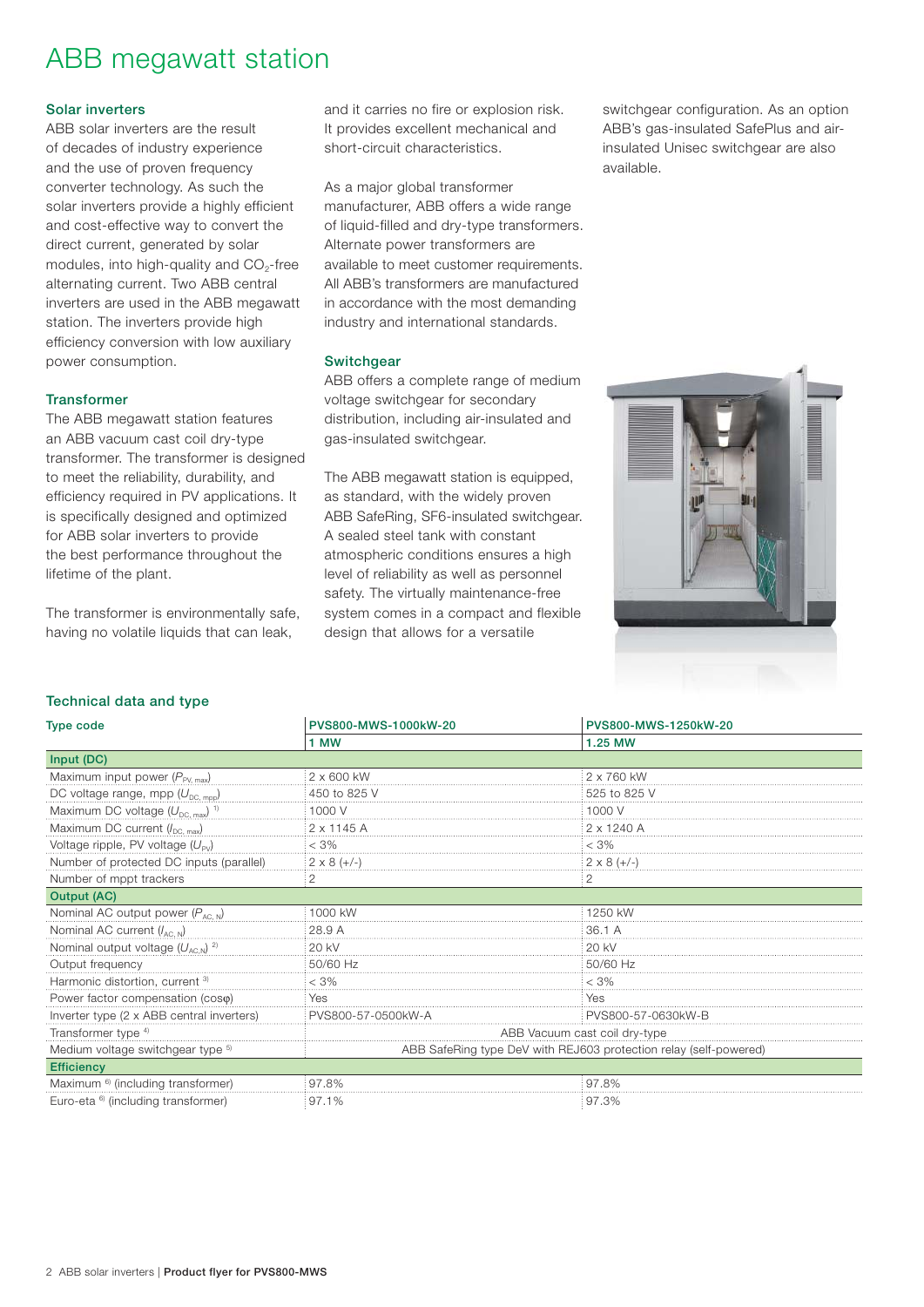## **ABB megawatt station design and grid connection**

1: PVS800-MWS



3 3 2: PVS800-MWS 20 kV **Control** and monitoring **Control** and monitoring **EMC** filter **EMC** filter Filter 20 kV



| <b>Type code</b>                                 | PVS800-MWS-1000kW-20                                                   | PVS800-MWS-1250kW-20                           |
|--------------------------------------------------|------------------------------------------------------------------------|------------------------------------------------|
|                                                  | 1 MW                                                                   | 1.25 MW                                        |
| <b>Power consumption</b>                         |                                                                        |                                                |
| Own consumption in operation 7)                  | $<$ 1200 W                                                             | < 1200 W                                       |
| Standby operation consumption 7)                 | < 140 W                                                                | $<$ 140 W                                      |
| External auxiliary voltage                       | $3 \sim 400$ V/50 Hz                                                   | $3 \sim 400$ V/50 Hz                           |
| Dimensions and weight                            |                                                                        |                                                |
| Width/Height/Depth, mm                           | W 6930/H 3070/D 2430                                                   | W 6930/H 3070/D 2430                           |
| Weight approx.                                   | 20 <sub>t</sub>                                                        | 21 <sub>1</sub>                                |
| <b>Environmental limits</b>                      |                                                                        |                                                |
| Degree of protection                             | IP54 (inverter section)/IP23d (transformer and                         | IP54 (inverter section)/IP23d (transformer and |
|                                                  | switchgear section)                                                    | switchgear section)                            |
| Ambient temperature range (nominal ratings)      | -20 to +40 $^{\circ}$ C                                                | $-20$ to $+40$ °C                              |
| Maximum ambient temperature <sup>8)</sup>        | $+50 °C$                                                               | $+50 °C$                                       |
| Relative humidity, non condensing                | 15 to 95%                                                              | 15 to 95%                                      |
| Maximum altitude (above sea level) <sup>9)</sup> | 2000 m                                                                 | 2000 m                                         |
| Maximum cooling air flow                         | $6720 \text{ m}^3/h$                                                   | $6720 \text{ m}^3/h$                           |
| User interface and communications                |                                                                        |                                                |
| Local user interface                             | Inverter's control panel and PC interface through ABB Drive Window     |                                                |
| Fieldbus connectivity                            | Modbus, PROFIBUS, Ethernet                                             |                                                |
| <b>Product compliance</b>                        |                                                                        |                                                |
| Conformity                                       | IEC 62271-202 High-voltage/low-voltage prefabricated substation        |                                                |
| Certifications and approvals                     | <b>BDEW</b>                                                            |                                                |
| Grid support                                     | Reactive power compensation, Power reduction, Low voltage ride through |                                                |

 $1)$  If DC voltage is  $> 1000$  V, the inverter will not be damaged, but will not start

2) Voltages between 6 and 24 kV available as an option

3) At nominal power

4) Other ABB transformer types available as an option

5) Other ABB switchgear types available as an option

6) Efficiency without auxiliary power consumption, at lowest DC voltage

7) Without options and heating

8) Power derating after 40 °C

9) Power derating above 1000 m. Above 2000 m special requirements.